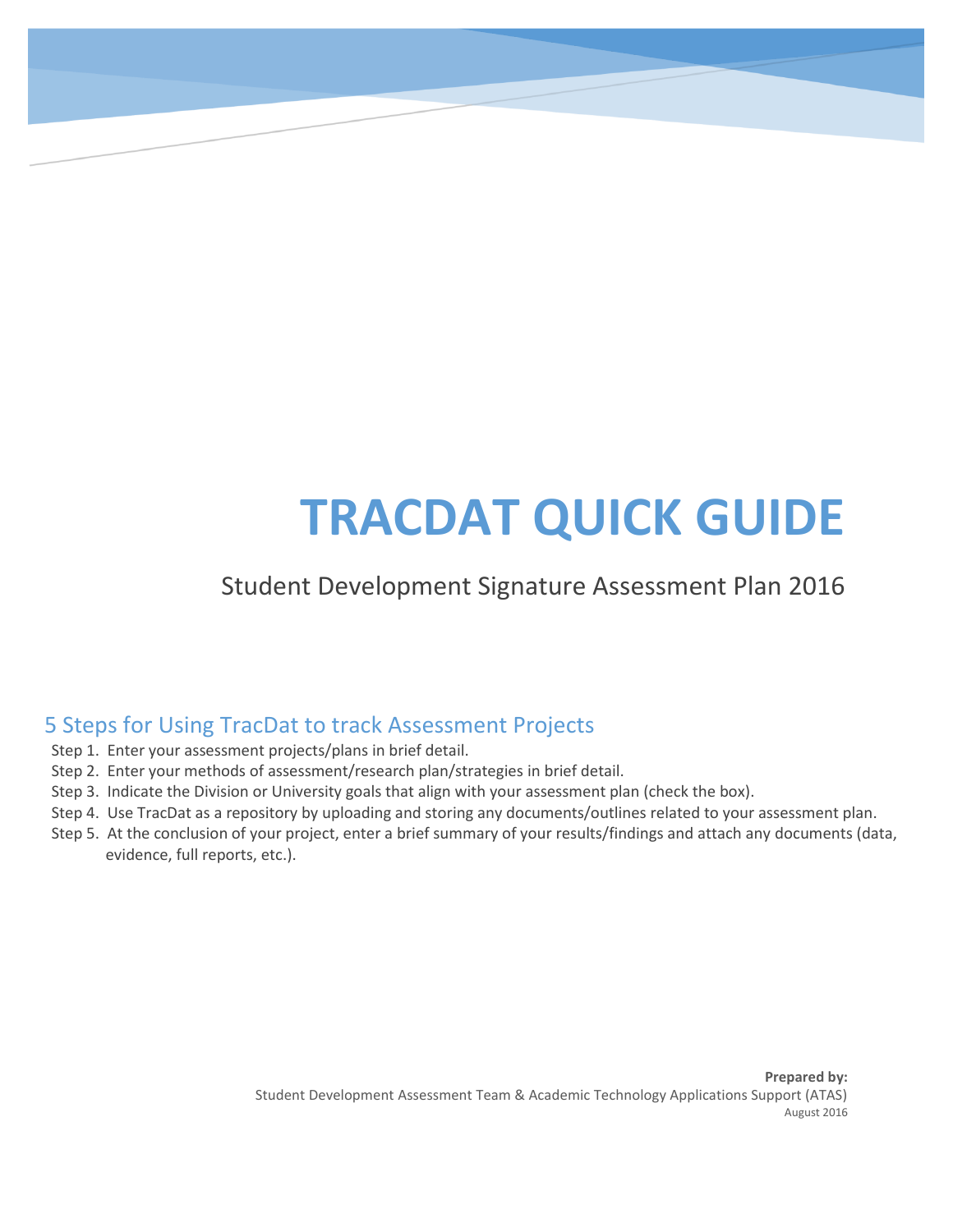#### How to Enter your Assessment Projects into TracDat

- 1. Visit website:<https://gonzaga.tracdat.com/>
- 2. Login using your Gonzaga credentials.
- 3. From the dropdown menu in the top center of the screen, select the assessment unit you wish to review/edit.
- 4. In the left menu, click **Unit Assessment** and then **Assessment Plan**.
- 5. You will see your department's existing/former outcomes.
	- a. Your outcomes are likely outdated and may even confuse you: **Ignore the old outcomes**.
	- b. Click the green plus sign that reads **Add Assessment Project/Outcome**.

Enter information into the fields as follows:

- 6. **Assessment Project/Outcome Name:** In ALL CAPS, type a couple words to describe what you are assessing or researching (e.g., club participation, return on investment for van, marijuana health perception, etc.). \*Note: project/outcome names are typed in ALL CAPS for consistency on reports.
- 7. **Assessment Project/Outcome:** type the general project theme or brief description of what you are assessing or researching (e.g., researching club participation in relation to student financial aid need, tracking return on investment of club van purchase, researching students' health perception of marijuana use, etc.).
- 8. **Assessment Project/Outcome Status:** select Active.
- 9. **Planned Assessment Years:** select 2016-2017.
- 10. **Date Created:** select today's date.
- 11. **Date Archived:** leave blank.
- 12. **Assessment Category:** select the type of outcome or assessment project.
- 13. **SD Signature Assessment Project:** If the outcome/project is related to Endeavor #1, #2 or #3, select the appropriate endeavor.
- 14. **Notes:** type any special circumstances, prompts, research needs, planned strategies to complete the research/assessment project, etc.
- 15. Click **Save** and **Return**.

| <b>Extracdat</b>                       | Student Development (SD) - SIL - Student Involvement & Leadership<br>$\overline{\phantom{a}}$                                             |                                                             |          | $\begin{array}{ c c c }\hline \textbf{A} & \textbf{0} & \textbf{A} \end{array}$ |
|----------------------------------------|-------------------------------------------------------------------------------------------------------------------------------------------|-------------------------------------------------------------|----------|---------------------------------------------------------------------------------|
| 目                                      | Student Development (SD) - SIL - Student Involvement & Leadership > Unit Assessment > Assessment Plan > Edit Assessment Project / Outcome |                                                             |          |                                                                                 |
| <b>谷</b> Home                          |                                                                                                                                           |                                                             | A Save ▼ |                                                                                 |
| Unit Information<br>皿<br>$\checkmark$  | * Assessment Project / Outcome Name                                                                                                       | CLUB VAN RETURN ON INVESTMENT                               |          |                                                                                 |
| <b>Unit Assessment</b><br>$\checkmark$ | * Assessment Project / Outcome                                                                                                            | We are assessing the return on investment for the club van. |          |                                                                                 |
| <b>Annual Reflections</b>              |                                                                                                                                           |                                                             |          |                                                                                 |
| Assessment Plan                        | Assessment Project / Outcome Status                                                                                                       | $\mathbf{r}$ (2)<br>Active                                  |          |                                                                                 |
| Results / Analyses                     | <b>Planned Assessment Years</b>                                                                                                           | $\bf C$<br>2016 - 2017 *<br>2021 - 2022 *                   |          |                                                                                 |
| th Mapping<br>$\checkmark$             | <b>Date Created</b>                                                                                                                       | 08/11/2016                                                  |          |                                                                                 |
| m.<br>Reports<br>$\checkmark$          | Date Archived (if no longer assessing)                                                                                                    |                                                             |          |                                                                                 |
| Documents<br>M.<br>$\checkmark$        | * Assessment Category                                                                                                                     | <b>ROI Analysis</b><br>$\mathbf{v}$ (2)                     |          |                                                                                 |
| $\left(\mathbf{Q}\right)$              | SD Signature Assessment Project                                                                                                           | $\bullet$<br>Endeavor 1 - Research<br>Endeavor 2 - ROI      |          |                                                                                 |
|                                        |                                                                                                                                           | Endeavor 3 - Accreditation $\sqrt{}$                        |          |                                                                                 |
|                                        | Notes                                                                                                                                     |                                                             |          |                                                                                 |
|                                        |                                                                                                                                           |                                                             |          |                                                                                 |
|                                        |                                                                                                                                           |                                                             |          |                                                                                 |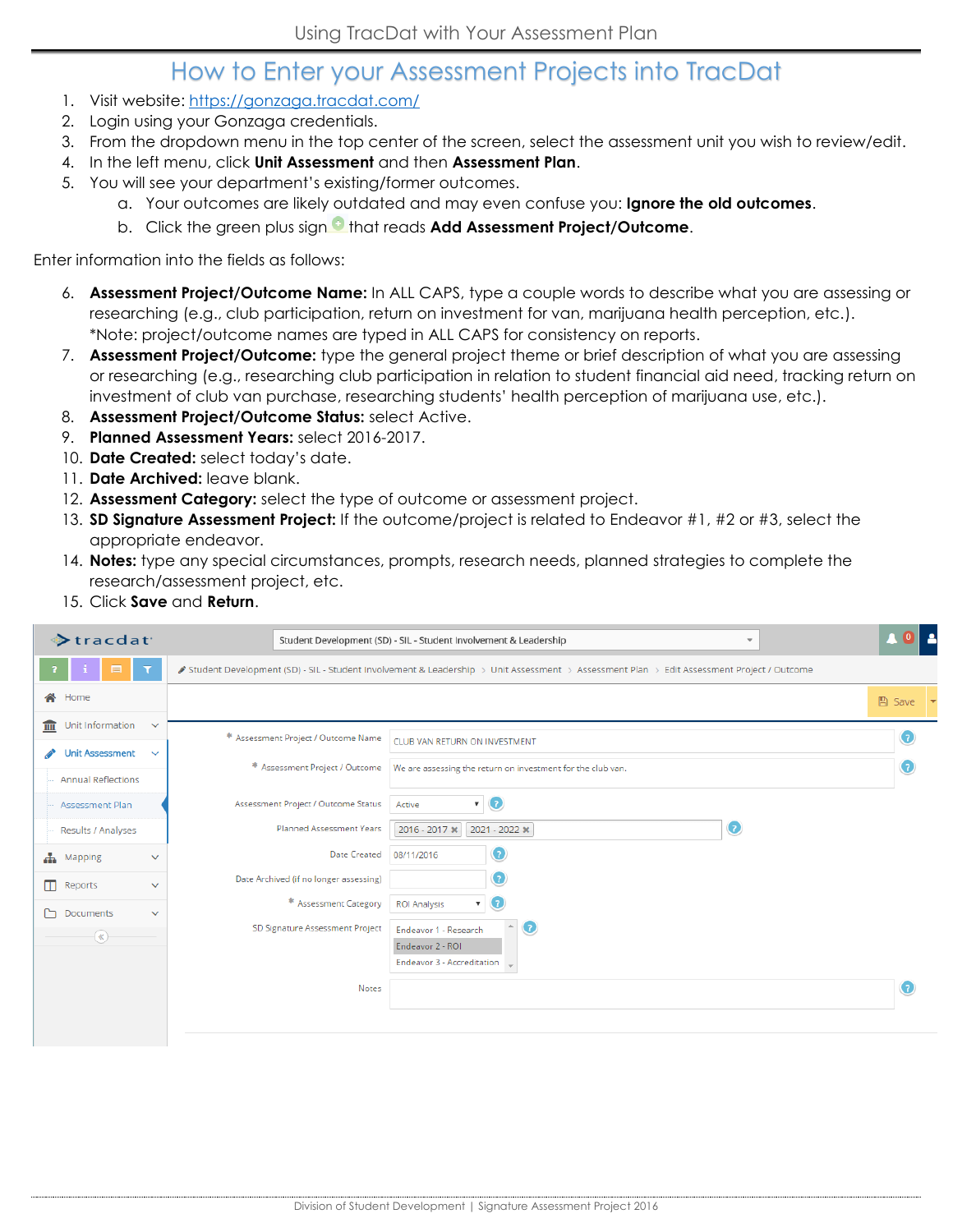#### How to Enter Your Assessment Methods into TracDat

- 1. Visit website:<https://gonzaga.tracdat.com/>
- 2. Login using your Gonzaga credentials.
- 3. From the dropdown menu in the top center of the screen, select the assessment unit you wish to review/edit.
- 4. In the left menu, click **Unit Assessment** and then **Assessment Plan**.
- 5. Click the caret ' (little arrow) next to the project/outcome for which you have Assessment Methods to enter.
- 6. Click the green plus sign<sup>1</sup> to the right of the **Assessment Method.**

Enter information into the fields as follows:

- 7. **Method of Assessment:** select the one that best describes your research, analysis or assessment method.
- 8. **Assessment Method Description:** type a description of the data or student work you will review, collection method if applicable, and how you will assess the data and/or analyze your findings.
- 9. **Desired Results:** type a few sentences to describe what you expect to find and/or what you would like the results to be at the conclusion of the project.
- 10. **Notes:** type any notes for this assessment method that will help you remember points of interest, reasons, strategies, etc.
- 11. Click **Save** and **Return**.

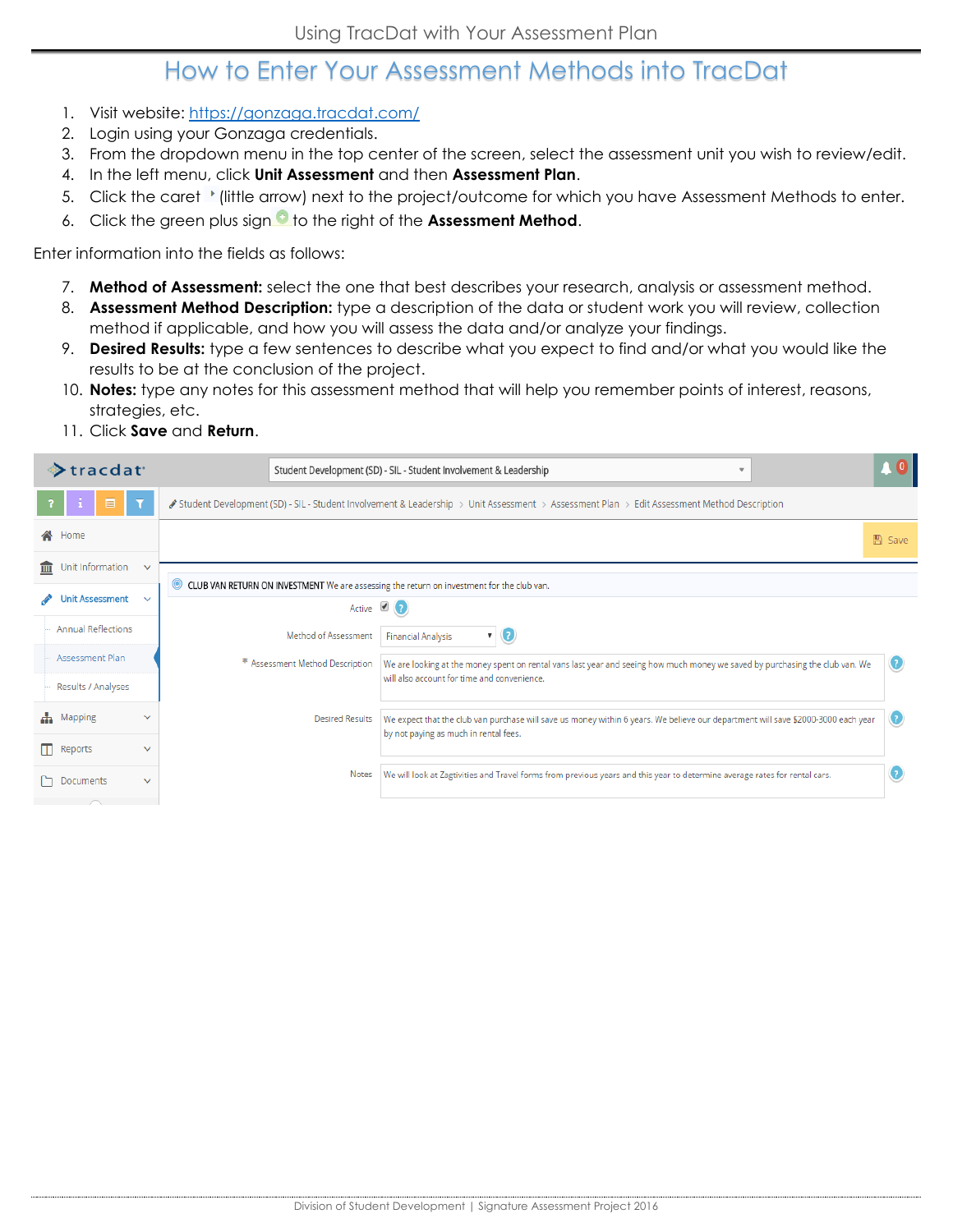#### How to Map Your Assessment Projects to Institutional Goals in TracDat

It is recommended that you map your projects/outcomes to institutional goals from your choice of one to all three of the following summary goal categories:

- **I. Student Development 4 Priorities**
- **II. Accreditation Core Themes**
- **III. Strategic Plan Objectives**
- 1. Visit website:<https://gonzaga.tracdat.com/>
- 2. Login using your Gonzaga credentials.
- 3. From the dropdown menu in the top center of the screen, select the assessment unit you wish to review/edit.
- 4. In the left menu, click **Unit Assessment** and then **Assessment Plan**.
- 5. Click the caret ' (little arrow) next to the project/outcome for which you wish to map institutional goals.
- 6. Below Assessment Methods, you will see **Supporting Goals**; click the green wrench symbol **t**o the right of **Supporting Goals**.
- 7. Scroll to the right to find the column for your current project/outcome.
- 8. From the summary goals dropdown menu at left, select one category: **Division of Student Development (4 Priorities)**, **Accreditation, or Strategic Plan**.
- 9. In the column below your project/outcome, click the appropriate cell(s) in the corresponding row(s) of the specific goal(s), objective(s), priority(ies), or core theme(s)—this will create a check mark in the grid to indicate where your projects/outcomes support institutional goals.

\*Note: In order to see the complete list of goals, use the vertical scroll bar at right to scroll down the page.

- 10. Click **Save**. Then you may select another set of goals from the Summary Goals dropdown menu at left if you wish to map multiple goals/ goal categories to a single project/outcome.
- 11. When you finish mapping any/all summary goals, click **Save** and **Return**.

| $\equiv$                                                | A Student Development (SD) - Health & Counseling Services > Mapping > Assessment Projects / Outcomes Mapping |                                                                                                                |                                                                                                               |                                                                                                          |  |
|---------------------------------------------------------|--------------------------------------------------------------------------------------------------------------|----------------------------------------------------------------------------------------------------------------|---------------------------------------------------------------------------------------------------------------|----------------------------------------------------------------------------------------------------------|--|
| Home<br>⋘                                               |                                                                                                              |                                                                                                                |                                                                                                               |                                                                                                          |  |
| Unit Information<br>$\checkmark$                        |                                                                                                              |                                                                                                                |                                                                                                               |                                                                                                          |  |
| Unit Assessment<br>$\checkmark$                         | Division of Student Development<br>$\overline{\phantom{a}}$                                                  | Assessment Projects / Outcomes                                                                                 |                                                                                                               |                                                                                                          |  |
| ж.<br><b>Mapping</b><br>$\checkmark$                    | <b>Summary Goals</b>                                                                                         | STATISTICAL EVALUATION OF<br><b>HEALTH SERVICES Student Health</b><br>Center staff will conduct an<br>$\cdots$ | <b>HEALTH RIDES</b> Conduct a full<br>programmatic review that<br>ultimately results in a defined<br>$\cdots$ | <b>VACCINE ADMINISTRATION Assess</b><br>volumes of non-flu vaccines<br>administered during the last thre |  |
| <b>Assessment Projects /</b><br><b>Outcomes Mapping</b> | Student Development 4 Priorities: Finding Purpose                                                            |                                                                                                                |                                                                                                               |                                                                                                          |  |
| Reports<br>$\checkmark$                                 |                                                                                                              |                                                                                                                |                                                                                                               |                                                                                                          |  |
| Documents<br>$\checkmark$                               | Student Development 4 Priorities: Developing<br>Resilience                                                   |                                                                                                                |                                                                                                               |                                                                                                          |  |
| $(\ll)$                                                 | Student Development 4 Priorities: Cultivating<br>Intercultural Competence                                    |                                                                                                                |                                                                                                               |                                                                                                          |  |
|                                                         | Student Development 4 Priorities: Promoting Well-<br>being & Healthy Living                                  |                                                                                                                |                                                                                                               |                                                                                                          |  |

| <b>Strategic Plan</b><br>$\overline{\phantom{a}}$                                                                                                                | Assessment Projects / Outcomes                                                                   |                                                                                                    |                                                                                                   |  |
|------------------------------------------------------------------------------------------------------------------------------------------------------------------|--------------------------------------------------------------------------------------------------|----------------------------------------------------------------------------------------------------|---------------------------------------------------------------------------------------------------|--|
| Summary Goals                                                                                                                                                    | SENSE OF BELONGING Sense of<br>belonging: "the experience of<br>personal involvement in a systen | PERSONAL RESPONSIBILITY<br>Personal responsibility: Students<br>take responsibility for actions an | CLUB VAN RETURN ON<br><b>INVESTMENT</b> We are assessing the<br>return on investment for the clut |  |
| Excellent Faculty across baccalaureate and post-<br>$\sim$                                                                                                       |                                                                                                  |                                                                                                    |                                                                                                   |  |
| Commitment 2: Animate Academic Excellence Across<br>the Institution Strategic Objective 3: Foster a<br>Community of Critical and Reflective Inquiry              |                                                                                                  |                                                                                                    |                                                                                                   |  |
| Commitment 2: Animate Academic Excellence Across<br>the Institution Strategic Objective 4: Cultivate Global<br>Perspectives and Enable Global Engagement         |                                                                                                  |                                                                                                    |                                                                                                   |  |
| Commitment 2: Animate Academic Excellence Across<br>the Institution Strategic Objective 5: Develop Refined<br><b>Enrollment Management Strategies</b>            |                                                                                                  |                                                                                                    |                                                                                                   |  |
| Commitment 3: Provide An Integrative Jesuit<br><b>Educational Experience for Our Students Strategic</b><br>Objective 1: Function as a Caring, Challenging and    |                                                                                                  |                                                                                                    |                                                                                                   |  |
| Commitment 3: Provide An Integrative Jesuit<br>Educational Experience for Our Students Strategic<br>Objective 2: Cultivate the Development of the Who            |                                                                                                  |                                                                                                    |                                                                                                   |  |
| Commitment 3: Provide An Integrative Jesuit<br>Educational Experience for Our Students Strategic<br>Objective 3: Develop a Cultural, Civic, and Global<br>$\sim$ |                                                                                                  |                                                                                                    |                                                                                                   |  |
| Commitment 4: Optimize Institutional Stewardship<br>and Sustainability Strategic Objective 1: Provide the<br>Sources of Funding Required for Financial<br>$\sim$ |                                                                                                  |                                                                                                    |                                                                                                   |  |
| Commitment 4: Optimize Institutional Stewardship<br>and Sustainability Strategic Objective 2: Strengthen<br>Student Profile                                      |                                                                                                  |                                                                                                    |                                                                                                   |  |
|                                                                                                                                                                  |                                                                                                  |                                                                                                    |                                                                                                   |  |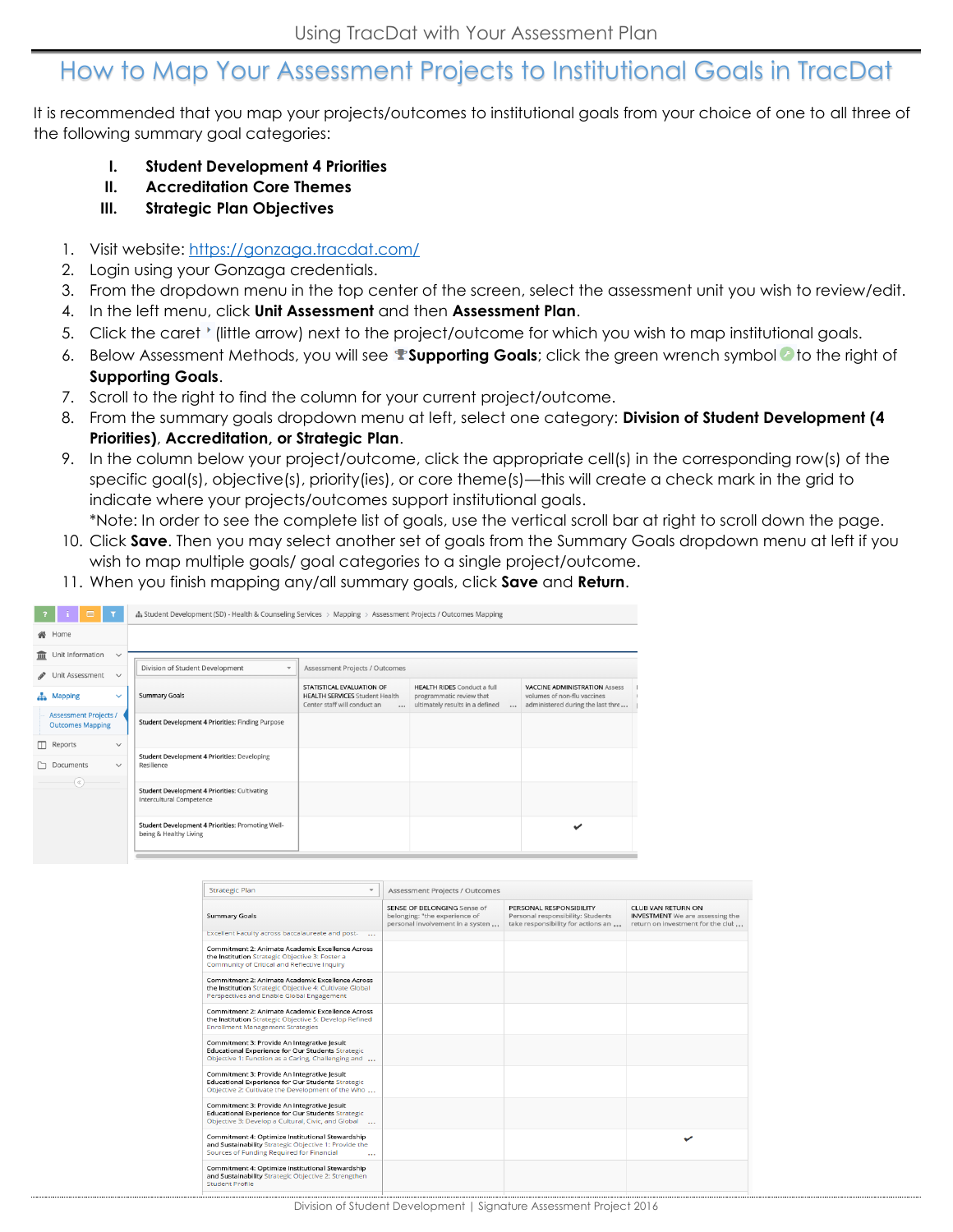# How to Attach a Supporting Document to Your Plan in TracDat

For historical purposes, it is helpful to attach/relate the document(s) that will be used for assessment (e.g., survey outline, blank rubric, questionnaire/form, extensive description of hypothesis/ strategies for research, etc.)

- 1. Visit website:<https://gonzaga.tracdat.com/>
- 2. Login using your Gonzaga credentials.
- 3. From the dropdown menu in the top center of the screen, select the assessment unit you wish to review/edit.
- 4. In the left menu, click **Unit Assessment** and then **Assessment Plan**.
- 5. Click the caret  $\prime$  (little arrow) next to the project/outcome for which you have a supporting document to attach/relate.
- 6. Click the next level down caret 'next to **Assessment Methods**.
- 7. Click the next level down caret 'next to the **type of assessment method** (i.e., Financial Analysis).
- 8. Below the assessment method details, you will see **Supporting Documents**; click the green wrench symbol<sup>6</sup> to the right of **Supporting Documents**.
- 9. Click the green plus sign<sup>6</sup> to the right of the **Document Repository** to add a new document (saved on your computer or drive).
- 10. **Place documents into:** select the folder for which to save the document within your TracDat Documents Repository (most likely you will select "general").
- 11. Click on the words **"Click to browse for files"** and select the document from your computer or drive; click the **Open** button.
- 12. Click the yellow **Save and Relate** button (top right).
- 13. When you are finished relating documents to that project/outcome's assessment method, click the green **Complete** button (top right)

|               | Stracdat'              |                                        |                                                                     | Student Development (SD) - Health & Counseling Services |                |                          |                         |
|---------------|------------------------|----------------------------------------|---------------------------------------------------------------------|---------------------------------------------------------|----------------|--------------------------|-------------------------|
|               |                        |                                        |                                                                     |                                                         |                | <b>A</b> Save and Relate | $\ \mathbf{v}\ $ Cancel |
| <b>谷</b> Home |                        |                                        |                                                                     |                                                         |                |                          |                         |
|               | <b>III</b> Unit Inform | Files<br>$\cdots \cdots \cdots \cdots$ | Places documents into General                                       |                                                         |                |                          |                         |
|               | <b>Unit Assess</b>     |                                        |                                                                     | Click to browse for files                               |                |                          |                         |
|               | <b>A</b> Mapping       |                                        |                                                                     | -----------                                             |                |                          |                         |
|               | $\Box$ Reports         | Urls                                   |                                                                     |                                                         |                |                          |                         |
|               |                        | * Name                                 | $*$ Url                                                             |                                                         | Description    |                          |                         |
| □             | <b>Documents</b>       | 1.11                                   | 0.0.0                                                               |                                                         | $\alpha$ as as |                          |                         |
|               |                        |                                        |                                                                     | * Required field                                        |                |                          |                         |
|               |                        |                                        |                                                                     |                                                         |                |                          |                         |
|               |                        |                                        | <del>ש כ</del> אזאפארוופווג כטווווווגנ <del>טע פון היי</del> דער הא |                                                         |                |                          |                         |